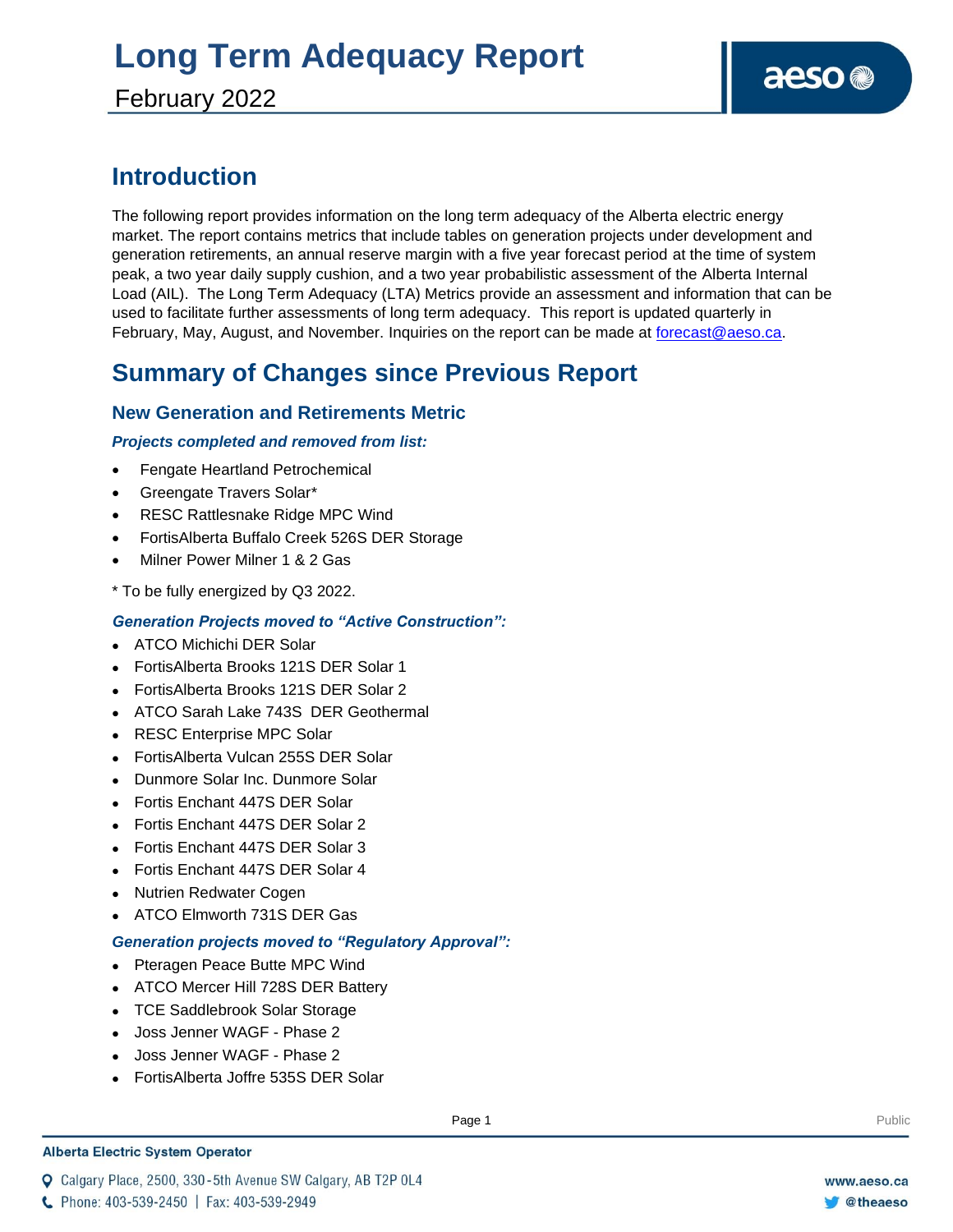

- ⚫ FortisAlberta Joffre 535S DER Solar 2
- ⚫ ATCO Youngstown 772S DER Solar
- ⚫ Kirkcaldy MPC Solar
- ⚫ Nutrien Redwater Cogen
- ⚫ FortisAlberta Gleichen DG Solar
- ATCO Fieldgate 824S DER Gas

#### *Generation projects that have been added to "Announced, Applied for AESO Interconnection, and/or Applied for Regulatory Approval":*

- ATCO Sturgeon 734S DER Battery
- ⚫ NGCI Ermineskin Cree Nation MPC Solar
- ⚫ Fortis Bullshead 523S DER Solar
- ⚫ Fortis Hughenden 213S DER Battery
- ⚫ Kiwetinohk Maskwa MPC Gas
- SPWC Willow Ridge Wind
- SPWC Willow Ridge Battery
- ⚫ Enerfin Sylvan Lake MPC Solar
- ⚫ Greengate Luna 2 MPC Solar Battery
- ⚫ Greengate Luna 2 MPC Solar Battery
- ⚫ Fortis Duchess 339S DER Solar
- ⚫ Capital Power Aldersyde Solar
- ⚫ COL Chinook 181S DER Solar
- ⚫ Clem Geo Castle Meridian MPC Solar
- ⚫ Fortis Rimbey 297S DER Gas
- ⚫ CP Genesee MPC Battery

#### *Generation projects that have been added to on hold status:*

⚫ ATCO Anderson 801S DER Solar

#### *Generation projects that have been removed:*

- ⚫ NaturEner Buffalo Trail WAGF
- ⚫ NaturEner Ross Creek WAGF
- ⚫ Soventix Forestburg Area Solar
- ⚫ ATCO Monitor 1 774S DER Solar
- ⚫ ATCO Monitor 2 774S DER Solar
- ⚫ FortisAlberta East Crossfield 64S DER Wasteheat
- ⚫ ATCO Bridge Creek 798S DER Gas
- ⚫ Kiwetinohk Primo MPC Gas
- ⚫ Vega Solar Battery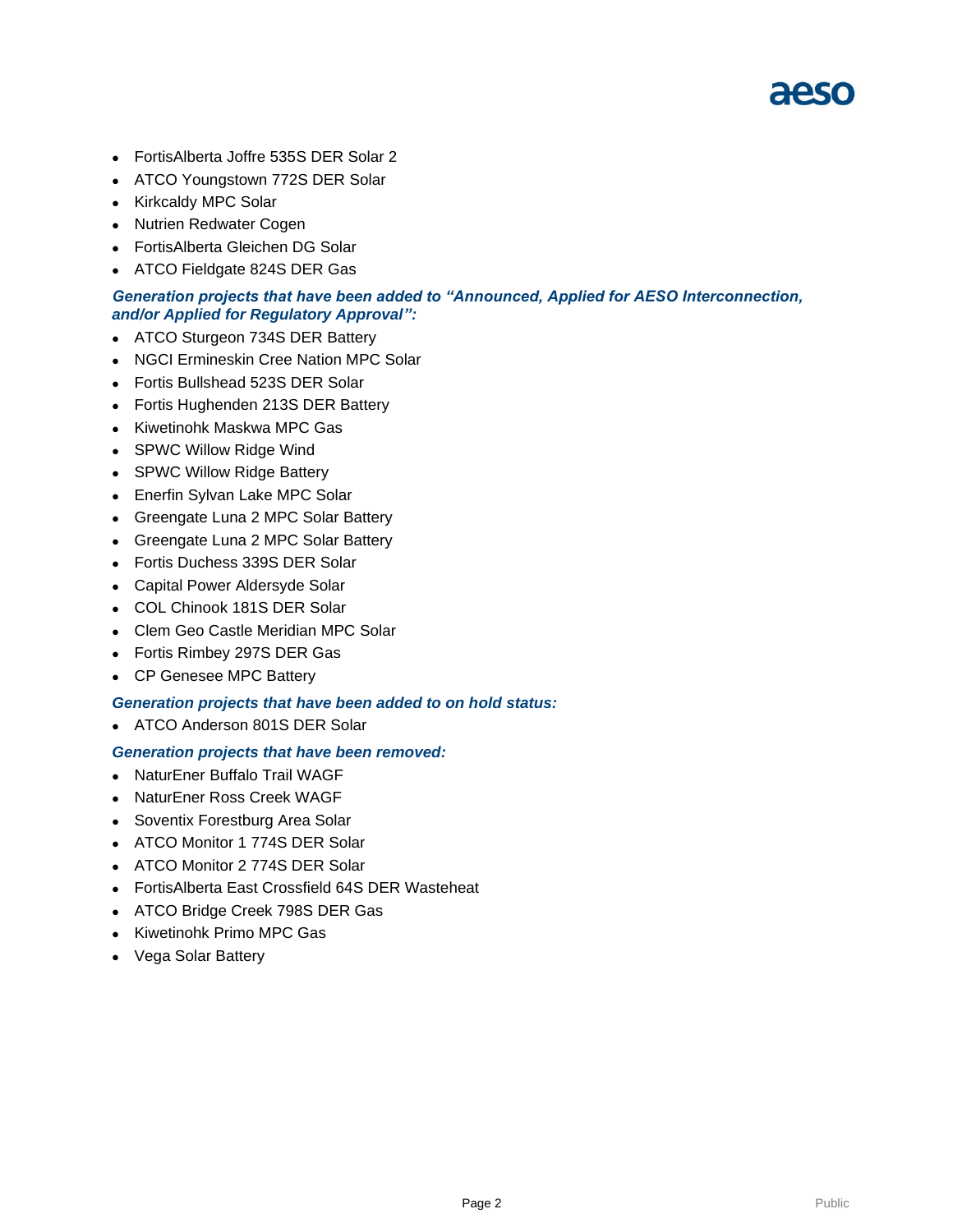#### *Other changes to generation projects***:**

| <b>Project</b>                                | <b>Change</b>                     |
|-----------------------------------------------|-----------------------------------|
| EDP Renewables - Sharp Hills Wind Farm        | New ISD of Oct-2022 from Apr-2022 |
| HEP Capital - Alderson Solar                  | New ISD of Jan-2024 from Nov-2023 |
| FortisAlberta - 498S Tilley DG PV             | New ISD of Mar-2022 from Jan-2022 |
| FortisAlberta - Buffalo Atlee Cluster 1 WAGF  | New ISD of Sep-2022 from Dec-2021 |
| Northland - Buffalo Trail                     | New ISD of Aug-2024 from Oct-2024 |
| FortisAlberta - Stavely 349S DER Solar        | New ISD of Oct-2022 from Feb-2022 |
| Fortis Alberta - Buffalo Atlee Cluster 3 WAGF | New ISD of Sep-2022 from Dec-2021 |
| FortisAlberta – Conrad DER Solar              | New ISD of Feb-2022 from Dec-2021 |
| FortisAlberta - Conrad DER Solar 2            | New ISD of Feb-2022 from Dec-2021 |
| ATCO - Michichi DER Solar                     | New ISD of Nov-2022 from Nov-2021 |
| Solar Krafte - Rainier                        | New ISD of Jul-2024 from TBD      |
| FortisAlberta - Strathmore 151S DER Solar 1   | New ISD of Feb-2022 from Nov-2021 |
| Fortis Alberta - Strathmore 151S DER Solar 2  | New ISD of Feb-2022 from Nov-2021 |
| ATCO - Three Hills 770S DER Solar 1           | New ISD of May-2022 from Mar-2022 |
| ATCO - Michichi Creek 802S DER Solar          | New ISD of May-2022 from Mar-2022 |
| Fortis Alberta - Brooks 121S DER Solar 1      | New ISD of Mar-2022 from Nov-2021 |
| Fortis Alberta - Brooks 121S DER Solar 2      | New ISD of Mar-2022 from Nov-2021 |
| <b>ENMAX - FMC Change</b>                     | New ISD of Dec-2023 from Dec-2022 |
| Grand Prairie - Grand Prairie MPC Gas         | New ISD of Jun-2024 from TBD      |
| Fortis Alberta - Buffalo Atlee Cluster 2      | New ISD of Sep-2022 from Dec-2021 |
| FortisAlberta - Chappice Lake 649S DER Solar  | New ISD of Sep-2022 from Apr-2022 |
| <b>ENGIE - Duchess Solar</b>                  | New ISD of Sep-2023 from Jun-2023 |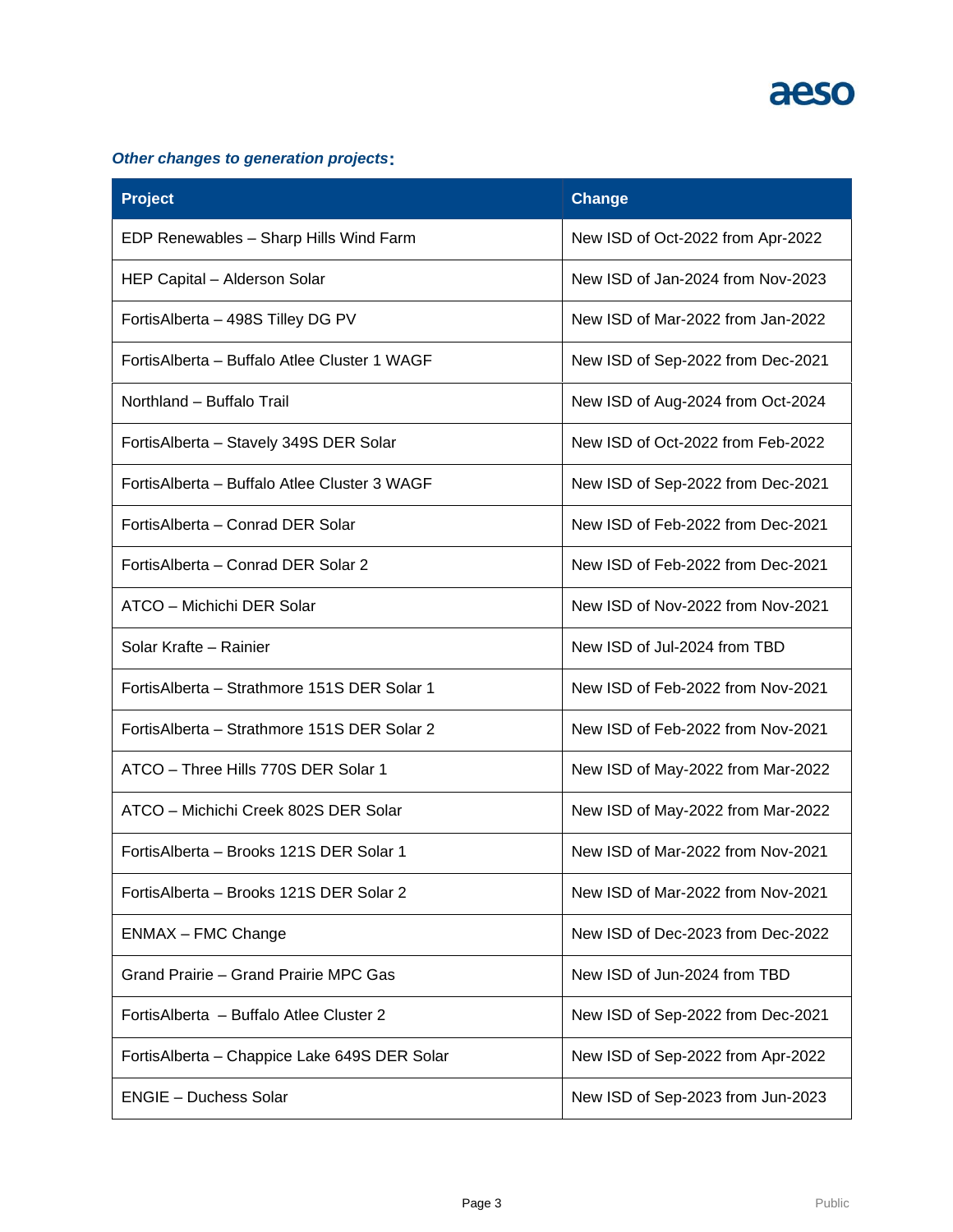| FortisAlberta - Empress 394S DER Solar 1          | New ISD of Jul-2022 from Nov-2021 |
|---------------------------------------------------|-----------------------------------|
| FortisAlberta - Empress 394S DER Solar 2          | New ISD of Jul-2022 from Nov-2021 |
| BluEarth Renewables - Wheatcrest MPC Solar        | New ISD of Mar-2023 from Mar-2022 |
| ENMAX - FMC DER Cogen                             | New ISD of Dec-2022 from Dec-2021 |
| Fortis - Enchant 447S DER Solar                   | New ISD of Aug-2022 from Nov-2021 |
| Fortis – Enchant 447S DER Solar 2                 | New ISD of Aug-2022 from Nov-2021 |
| Fortis - Enchant 447S DER Solar 3                 | New ISD of Aug-2022 from Nov-2021 |
| Fortis - Enchant 447S DER Solar 4                 | New ISD of Aug-2022 from Nov-2021 |
| Fortis - High River 65S DER Gas                   | New ISD of Jul-2022 from Aug-2022 |
| ATCO - Mercer Hill 728S DER Battery               | New ISD of Jun-2022 from Dec-2021 |
| Capital Power - Genesee 1 Repower GT              | New ISD of May-2023 from Oct-2023 |
| Capital Power - Genesee 1 Repower ST              | New ISD of Jan-2024 from Dec-2023 |
| Capital Power - Genesee 2 Repower GT              | New ISD of Aug-2023 from Jan-2024 |
| Capital Power - Genesee 2 Repower ST              | New ISD of Apr-2024 from Dec-2024 |
| Fortis - Buffalo Atlee Cluster 4 DER Wind         | New ISD of Sep-2022 from May-2022 |
| RESC America Development - RESC Big Sky MPC Solar | New ISD of Jun-2023 from Dec-2023 |
| ATCO - Oyen 767S DER Solar                        | New ISD of Jul-2022 from Apr-2022 |
| Kiwetinohk Primo - Kiwetinohk Homestead MPC Solar | New ISD of Dec-2023 from Sep-2023 |
| Claresholm - Claresholm Solar                     | New ISD of Dec-2022 from Nov-2022 |
| Georgetown - Georgetown MPC Battery               | New ISD of Aug-2023 from Nov-2023 |
| <b>ENMAX - Barlow Park DER Solar</b>              | New ISD of Sep-2022 from Apr-2022 |
| Pteragen - Peace Butte MPC Wind                   | New ISD of Sep-2023 from Nov-2023 |
| TransAlta - Riplinger MPC Wind                    | New ISD of Jul-2024 from Dec-2023 |
| TransAlta - Willow Creek 1 MPC Wind               | New ISD of Jul-2023 from Dec-2023 |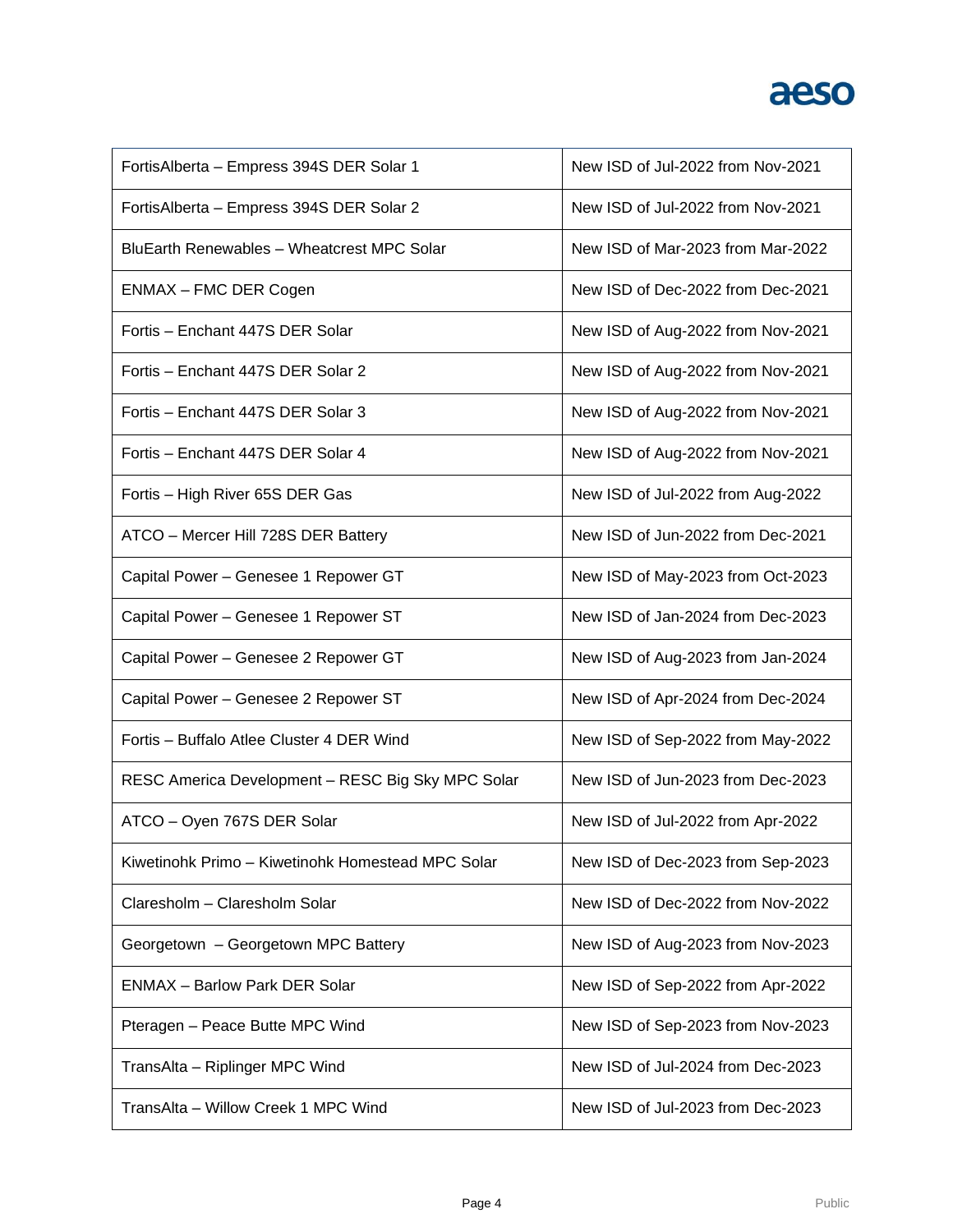

| TransAlta – Willow Creek 2 MPC Wind | New ISD of Jul-2023 from Dec-2023 |  |  |
|-------------------------------------|-----------------------------------|--|--|
| TransAlta - Tempest MPC Wind        | New ISD of Sep-2024 from Dec-2023 |  |  |
| Phoenix – MPC Solar                 | New ISD of Dec-2023 from Jan-2024 |  |  |

#### **Reserve Margin Metric**

The reserve margin has been updated to reflect changes to the project list and the updated 2021 LTO system load forecast.

#### **Supply Cushion Metric**

The forecast supply cushion has been updated to reflect the new time period and updated using the 2021 LTO Alberta Internal Load forecast.

#### **Two Year Probability of Supply Adequacy Shortfall Metric**

New values for the metric have been calculated with Total Energy Not Served equaling 16 MWh. This value is below the 1,977 MWh threshold. The forecast PSAS has been updated to reflect the new time period and updated using the 2021 LTO Alberta Internal Load forecast.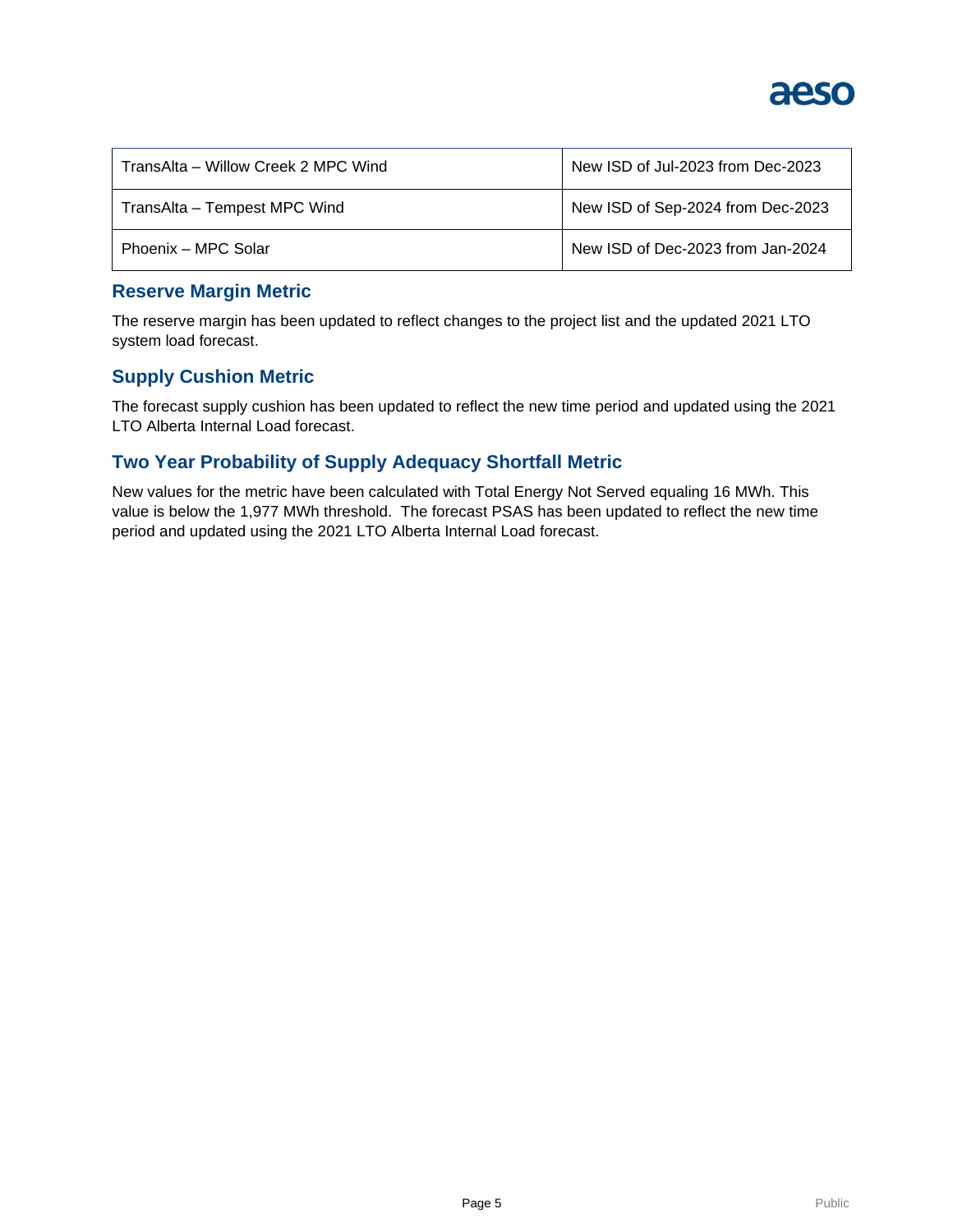# **Long Term Adequacy Report**

### **New Generation Projects and Retirements Metric**

The New Generation Projects and Retirements Metric is a summary of generation at various stages of development in Alberta and is shown in Tables 1 to 5 below. In Alberta's deregulated electricity market competitive forces determine the location, magnitude, and timing of new generation additions. Information on prospective generation additions and retirements provides context for the future market in Alberta. The information is drawn from a variety of public sources and includes new generation, changes to existing generation and the retirement of generating units. Changes in project in-service dates (ISDs) and regulatory stages occur as projects move forward and/or market conditions change. Current information on connection project ISDs can be found in the [AESO Project List](https://www.aeso.ca/grid/connecting-to-the-grid/) and information on power plant applications can be found at the [Alberta Utilities Commission](http://www.auc.ab.ca/) website.

#### **Table 1: Generation Projects under Construction**

| Sponsor(s)           | <b>Project Name</b>             | <b>Fuel</b> | <b>Unit</b><br><b>Capacity</b> | <b>ISD</b> |
|----------------------|---------------------------------|-------------|--------------------------------|------------|
| FortisAlberta        | Strathmore 151S DER Solar 1     | Solar       | 18                             | Feb-2022   |
| FortisAlberta        | Strathmore 151S DER Solar 2     | Solar       | 22.5                           | Feb-2022   |
| FortisAlberta        | 255S Vulcan Faribault Farms P/V | Solar       | 22                             | Feb-2022   |
| FortisAlberta        | Coaldale 254S DER Solar 3       | Solar       | 22                             | Feb-2022   |
| FortisAlberta        | Monarch 492S DER Solar          | Solar       | 24                             | Feb-2022   |
| FortisAlberta        | <b>Conrad DER Solar</b>         | Solar       | 23                             | Feb-2022   |
| FortisAlberta        | Conrad DER Solar 2              | Solar       | 22                             | Feb-2022   |
| FortisAlberta        | Brooks 121S DER Solar 1         | Solar       | 14                             | Mar-2022   |
| FortisAlberta        | Brooks 121S DER Solar 2         | Solar       | 12.5                           | Mar-2022   |
| <b>Medicine Hat</b>  | CMH Unit 17 Gas                 | Gas         | 44                             | Mar-2022   |
| <b>Capital Power</b> | Genesee 3 Change                | Gas         | 6                              | Apr-2022   |
| FortisAlberta        | Namaka DER Solar                | Solar       | 20                             | Apr-2022   |
| FortisAlberta        | Vulcan 255S DER Solar           | Solar       | 15                             | May-2022   |
| Suncor               | Forty Mile Granlea WAGF         | Wind        | 200                            | May-2022   |
| <b>EPCOR</b>         | <b>WSI DG Solar</b>             | Solar       | 12                             | May-2022   |

**Enter Football Page 6** Public Page **6** Public Public Public Public Public Public Public Public Public Public Public Public Public Public Public Public Public Public Public Public Public Public Public Public Public Public

**Alberta Electric System Operator** 

C Phone: 403-539-2450 | Fax: 403-539-2949

Q Calgary Place, 2500, 330-5th Avenue SW Calgary, AB T2P 0L4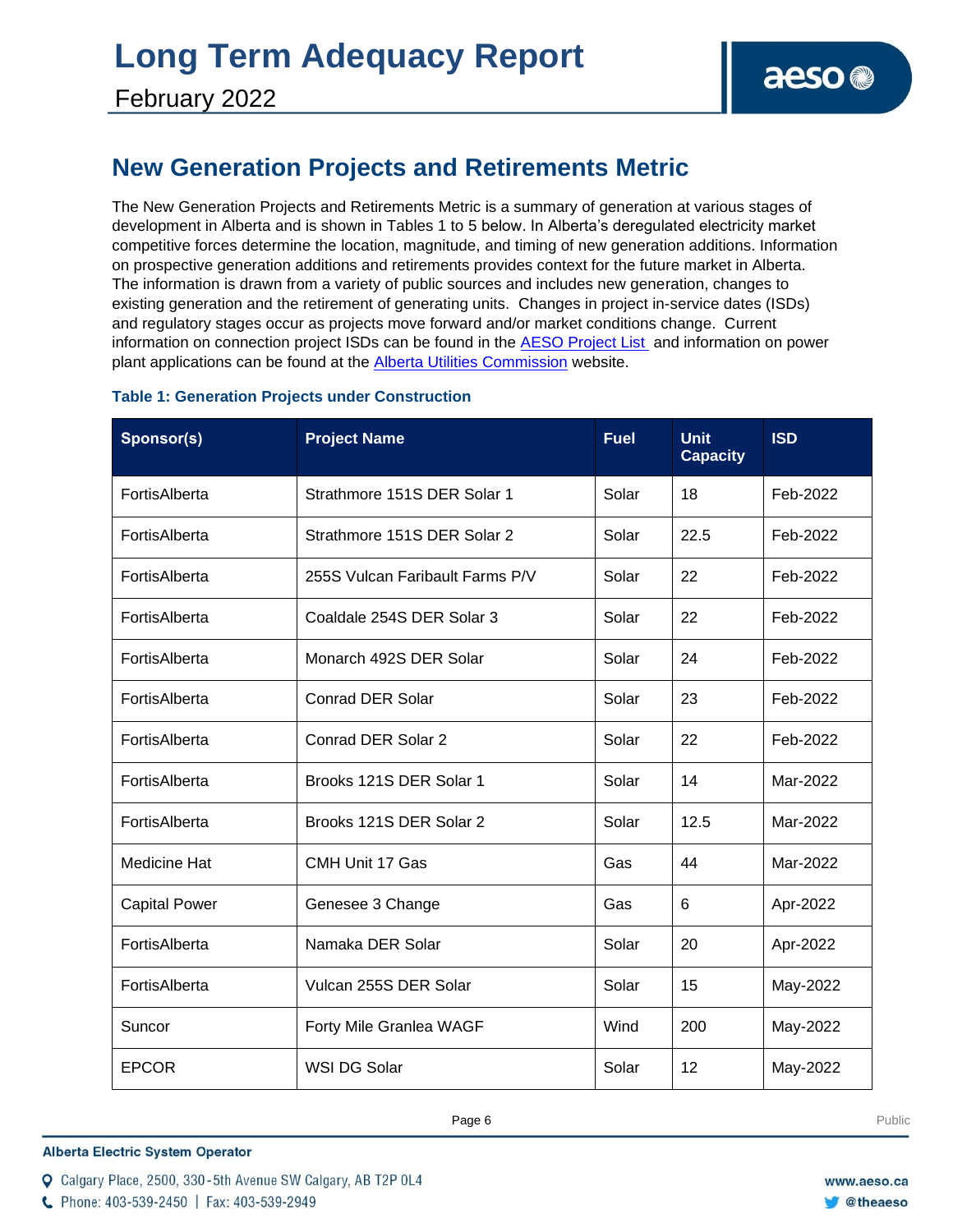| <b>EPCOR</b>           | WSI DG Solar                        | Storage        | 4     | May-2022 |
|------------------------|-------------------------------------|----------------|-------|----------|
| <b>ATCO</b>            | Sarah Lake 743S DER Geothermal      | Gas            | 23    | Jun-2022 |
| <b>Joss Wind</b>       | Jenner WAGF                         | Wind           | 122   | Jun-2022 |
| <b>Joss Wind</b>       | Jenner WAGF - Phase 2               | Wind           | 180   | Jun-2022 |
| <b>Greengate Power</b> | <b>Wheatland WAGF</b>               | Wind           | 120   | Jun-2022 |
| <b>Joss Wind</b>       | Jenner Wind Phase 3                 | Wind           | 106   | Jun-2022 |
| TransAlta              | Garden Plain Wind                   | Wind           | 131   | Jul-2022 |
| FortisAlberta          | Empress 394S DER Solar 1            | Solar          | 22.5  | Jul-2022 |
| FortisAlberta          | Empress 394S DER Solar 2            | Solar          | 16    | Jul-2022 |
| FortisAlberta          | Spring Coulee 385S Solar DG         | Solar          | 29    | Aug-2022 |
| <b>CNRL</b>            | Primrose East 641S Gas              | Gas            | 32    | Aug-2022 |
| <b>ATCO</b>            | Ethel Lake 717S DER Wasteheat       | <b>Biomass</b> | 19    | Aug-2022 |
| <b>RESC</b>            | <b>Enterprise MPC Solar</b>         | Solar          | 65    | Aug-2022 |
| Fortis                 | Enchant 447S DER Solar              | Solar          | 23    | Aug-2022 |
| Fortis                 | Enchant 447S DER Solar 2            | Solar          | 18    | Aug-2022 |
| Fortis                 | Enchant 447S DER Solar 3            | Solar          | 10    | Aug-2022 |
| Fortis                 | Enchant 447S DER Solar 4            | Solar          | 24    | Aug-2022 |
| FortisAlberta          | <b>Buffalo Atlee Cluster 1 WAGF</b> | Wind           | 18    | Sep-2022 |
| FortisAlberta          | <b>Buffalo Atlee Cluster 3 WAGF</b> | Wind           | 17    | Sep-2022 |
| FortisAlberta          | <b>Buffalo Atlee Cluster 2</b>      | Wind           | 14    | Sep-2022 |
| <b>BowArk Energy</b>   | Lanfine North Wind WAGF             | Wind           | 146.2 | Sep-2022 |
| FortisAlberta          | Stavely 349S DER Solar              | Solar          | 8.5   | Oct-2022 |
| Greengate              | <b>Travers Solar Phase 2</b>        | Solar          | 65    | Oct-2022 |
| <b>ATCO</b>            | Michichi DER Solar                  | Solar          | 75    | Nov-2022 |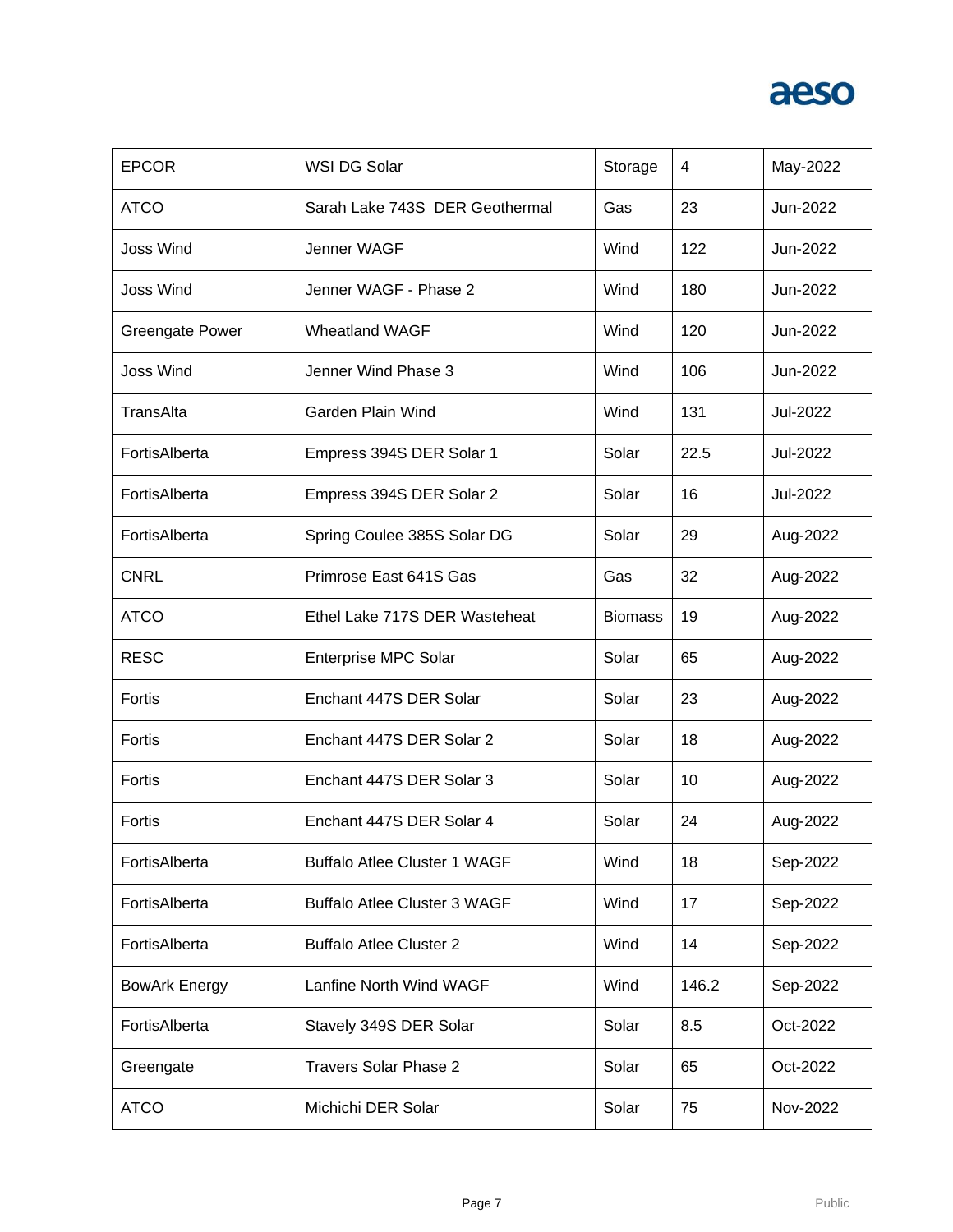

| EDF                    | <b>Cypress Wind</b>    | Wind  | 201.6 | Nov-2022 |
|------------------------|------------------------|-------|-------|----------|
| FortisAlberta          | Bassano 435S DER Solar | Solar | 10    | Feb-2023 |
| <b>Nutrien</b>         | <b>Redwater Cogen</b>  | Gas   | 30    | Mar-2023 |
| Dunmore Solar Inc.     | Dunmore Solar          | Solar | 216   | Apr-2023 |
| <b>Greengate Power</b> | <b>Stirling WAGF</b>   | Wind  | 115   | Jun-2023 |
| Cascade                | Combined Cycle Phase 1 | Gas   | 450   | Sep-2023 |
| Cascade                | Combined Cycle Phase 2 | Gas   | 450   | Sep-2023 |
| <b>ENMAX</b>           | <b>FMC Change</b>      | Gas   | 18    | Dec-2023 |
| Suncor                 | Base Plant Cogen       | Gas   | 806   | Dec-2024 |
| Total (MW)             |                        |       | 4,062 |          |

*\*Unit Capacity – Expected MW capacity; ISD – Estimated in-service date*

#### **Table 2: Generation Projects with Regulatory Approval**

| Sponsor(s)    | <b>Project Name</b>           | <b>Fuel</b>               | <b>Unit</b><br><b>Capacity</b> | <b>ISD</b> |
|---------------|-------------------------------|---------------------------|--------------------------------|------------|
| FortisAlberta | 498S Tilley DG PV             | Solar                     | 22                             | Mar-2022   |
| FortisAlberta | East Crossfield 64S DER Solar | Solar                     | 5                              | Apr-2022   |
| <b>ATCO</b>   | Three Hills 770S DER Solar 1  | Solar                     | 25                             | May-2022   |
| <b>ATCO</b>   | Michichi Creek 802S DER Solar | Solar                     | 25                             | May-2022   |
| Pembina       | <b>Empress Cogen</b>          | Gas                       | 46                             | Jun-2022   |
| <b>ATCO</b>   | Michichi Creek 802S DER Solar | Solar                     | 13.5                           | Jun-2022   |
| <b>ATCO</b>   | Michichi Creek 802S DER Solar | Storage                   | 8                              | Jun-2022   |
| <b>ATCO</b>   | Fieldgate 824S DER Gas        | Gas                       | 16                             | Jun-2022   |
| <b>ATCO</b>   | Mercer Hill 728S DER Battery  | Storage                   | 20                             | Jun-2022   |
| <b>BowArk</b> | Drywood Battery               | <b>Battery</b><br>Storage | 33.9                           | Jun-2022   |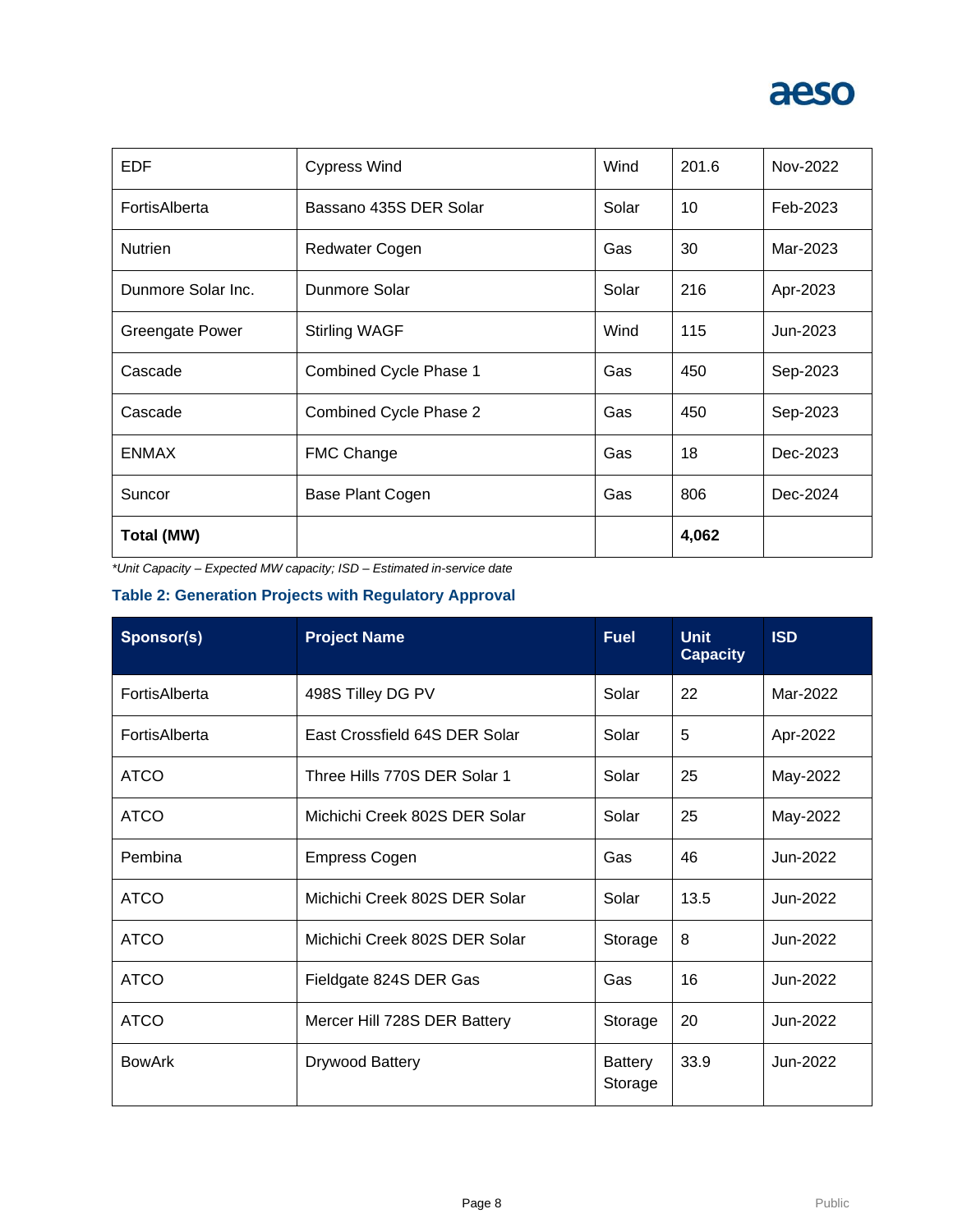| Fortis                        | High River 65S DER Gas                           | Gas     | 5              | Jul-2022 |
|-------------------------------|--------------------------------------------------|---------|----------------|----------|
| <b>ATCO</b>                   | Oyen 767S DER Solar                              | Solar   | 15             | Jul-2022 |
| FortisAlberta                 | Gleichen DG Solar                                | Solar   | 13.3           | Jul-2022 |
| Naturener                     | Wild Rose 1 Wind Farm                            | Wind    | 192            | Aug-2022 |
| Naturener                     | Wild Rose 2 Wind Farm                            | Wind    | 218            | Aug-2022 |
| Fortis                        | High River 65S DER Gas 2                         | Gas     | $\overline{5}$ | Aug-2022 |
| <b>RESC</b>                   | Hilda MPC Wind                                   | Wind    | 100            | Aug-2022 |
| Suncor                        | Forty Mile Maleb WAGF                            | Wind    | 200            | Sep-2022 |
| <b>BER Hand Hills Wind LP</b> | <b>MPC Wind</b>                                  | Wind    | 145            | Sep-2022 |
| Fortis                        | <b>Buffalo Atlee Cluster 4 DER Wind</b>          | Wind    | 10             | Sep-2022 |
| <b>ENMAX</b>                  | <b>Barlow Park DER Solar</b>                     | Solar   | 27             | Sep-2022 |
| <b>TCE</b>                    | Saddlebrook Solar Storage                        | Solar   | 102.5          | Sep-2022 |
| <b>TCE</b>                    | Saddlebrook Solar Storage                        | Storage | 6.5            | Sep-2022 |
| FortisAlberta                 | Chappice Lake 649S DER Solar                     | Solar   | 15             | Sep-2022 |
| Enel                          | Grizzly Bear Wind                                | Wind    | 120            | Oct-2022 |
| <b>ATCO</b>                   | Youngstown 772S DER Solar                        | Solar   | 6              | Oct-2022 |
| <b>EDP Renewables</b>         | Sharp Hills Wind Farm                            | Wind    | 297.1          | Oct-2022 |
| <b>MECL</b>                   | Kirkcaldy MPC Solar                              | Solar   | 350            | Nov-2022 |
| <b>EDF</b>                    | Cypress 2 Wind                                   | Wind    | 46.5           | Nov-2022 |
| <b>RESC</b>                   | McLaughlin WAGF                                  | Wind    | 47             | Nov-2022 |
| FortisAlberta                 | Metiskow 648S DER Solar                          | Solar   | 22.5           | Dec-2022 |
| FortisAlberta                 | Killarney Lake 267S DER Solar/Battery<br>Storage | Solar   | 22.5           | Dec-2022 |
| <b>ENMAX</b>                  | FMC DER Cogen                                    | Gas     | $\overline{7}$ | Dec-2022 |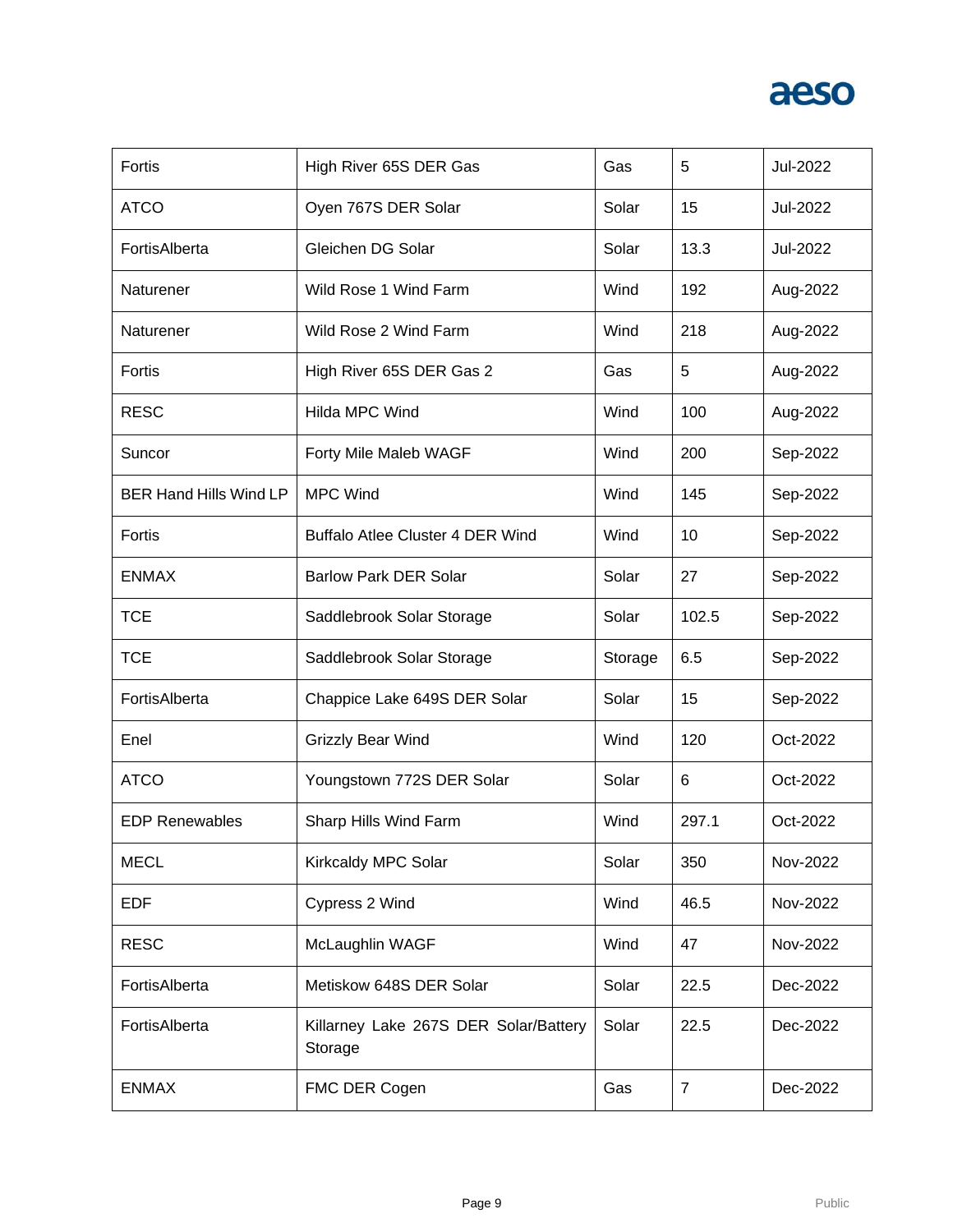| FortisAlberta              | Joffre 535S DER Solar             | Solar   | 25  | Dec-2022   |
|----------------------------|-----------------------------------|---------|-----|------------|
| FortisAlberta              | Joffre 535S DER Solar             | Solar   | 22  | Dec-2022   |
| Greengate                  | Lathom Solar                      | Solar   | 120 | Dec-2022   |
| Invenery                   | Schuler Wind                      | Wind    | 150 | Mar-2023   |
| <b>BluEarth Renewables</b> | <b>Wheatcrest MPC Solar</b>       | Solar   | 60  | Mar-2023   |
| <b>Greengate Power</b>     | Paintearth Wind Farm              | Wind    | 150 | Apr-2023   |
| <b>Capital Power</b>       | Genesee 1 Repower GT              | Gas     | 430 | May-2023   |
| Enbridge                   | <b>WhiteTail Peaking Station</b>  | Gas     | 200 | May-2023   |
| Potentia Renewables        | Stirling WAGF Phase 2             | Wind    | 26  | Jul-2023   |
| <b>Capital Power</b>       | Genesee 2 Repower GT              | Gas     | 430 | Aug-2023   |
| Pteragen                   | Peace Butte MPC Wind              | Wind    | 122 | Sep-2023   |
| <b>Turning Point Gen</b>   | Canyon Creek PHES Storage         | Storage | 75  | Oct-2023   |
| <b>Capital Power</b>       | Genesee 1 Repower ST              | Gas     | 286 | Jan-2024   |
| <b>Capital Power</b>       | Genesee 2 Repower ST              | Gas     | 286 | Apr-2024   |
| <b>Grand Prairie</b>       | <b>Grand Prairie MPC Gas</b>      | Gas     | 400 | Jun-2024   |
| Sunset Solar Inc.          | <b>Sunset Solar</b>               | Solar   | 60  | <b>TBD</b> |
| FortisAlberta              | High River 65S DER Gas            | Gas     | 13  | <b>TBD</b> |
| TransAlta                  | Sundance Unit 5 Gas               | Gas     | 795 | <b>TBD</b> |
| <b>ATCO</b>                | Ksituan River 754S DER Gas        | Gas     | 66  | <b>TBD</b> |
| Old Elm Wind               | Old Elm Wind                      | Wind    | 60  | <b>TBD</b> |
| PetroChina                 | MacKay-Phase 1                    | Gas     | 85  | <b>TBD</b> |
| Syncrude                   | Mildred Lake (Base Plant)-Phase 1 | Gas     | 85  | <b>TBD</b> |
| Sequoia Energy             | Schuler WAGF (MPC)                | Wind    | 100 | <b>TBD</b> |
| Heartland                  | <b>Rainbow Lake Gas</b>           | Gas     | 45  | <b>TBD</b> |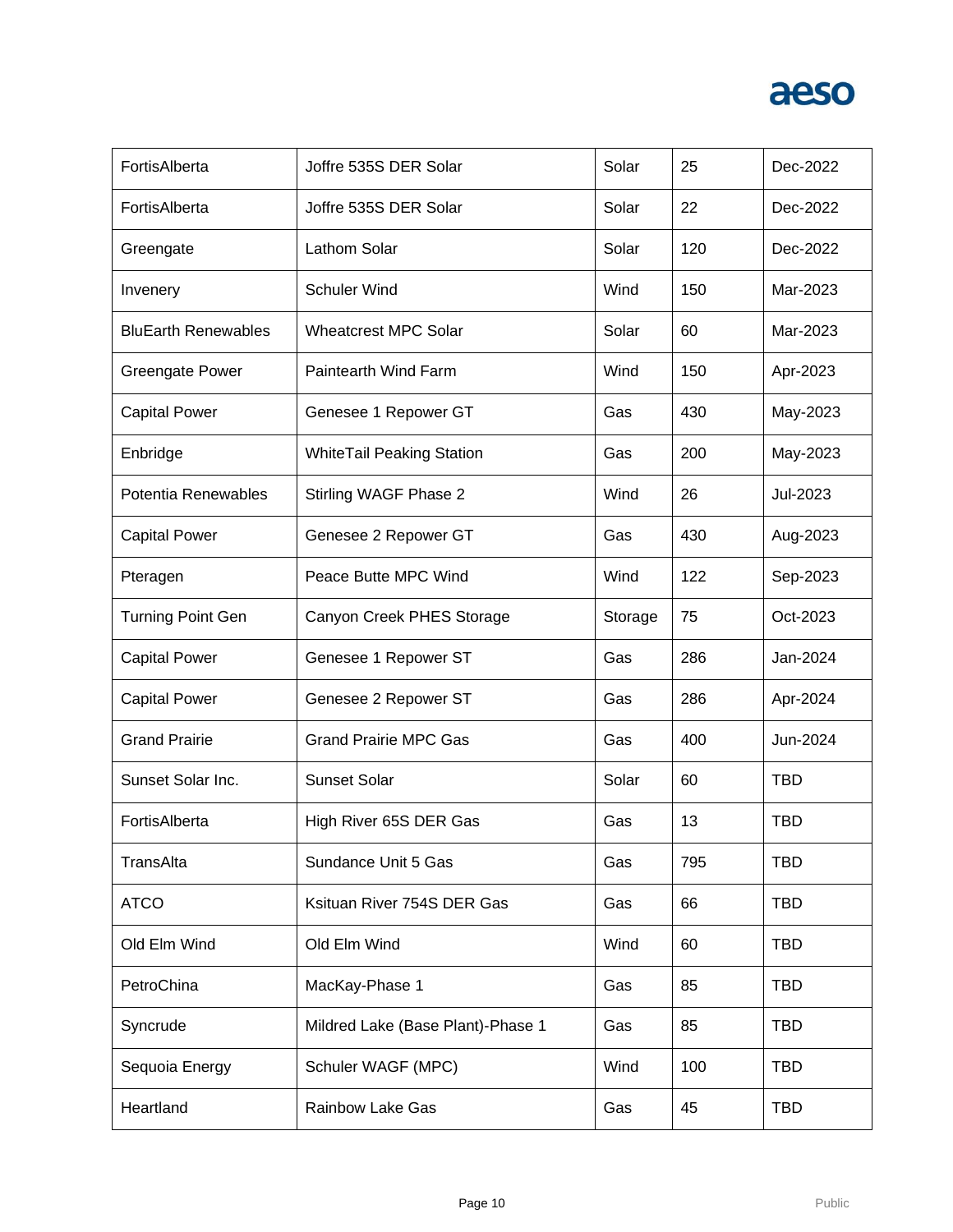

| Suncor              | Hand Hills Wind Energy Project | Wind | 80    | <b>TBD</b> |
|---------------------|--------------------------------|------|-------|------------|
| <b>Imperial Oil</b> | Kearl - Phase 2                | Gas  | 100   | <b>TBD</b> |
| <b>Imperial Oil</b> | Kearl - Phase 3                | Gas  | 35    | <b>TBD</b> |
| Pattern Development | Lanfine South Wind             | Wind | 129.6 | TBD        |
| Total (MW)          |                                |      | 6,623 |            |

#### **Table 3: Generation Projects that have been Announced, Applied for AESO Connection, and/or Applied for Regulatory Approval**

| Sponsor(s)    | <b>Project Name</b>              | <b>Fuel</b> | <b>Unit</b><br><b>Capacity</b> | <b>ISD</b> |
|---------------|----------------------------------|-------------|--------------------------------|------------|
| FortisAlberta | Castle Meridian DER Wind         | Wind        | 22                             | May-2022   |
| Fortis        | Rimbey 297S DER Gas              | Gas         | 7.25                           | Jul-2022   |
| <b>ATCO</b>   | Poplar Hill 790S DER Gas         | Gas         | 16.5                           | Sep-2022   |
| Fortis        | Hughenden 213S DER Battery       | Storage     | 20                             | Sep-2022   |
| E.ON          | <b>Grizzly Bear Wind Phase 2</b> | Wind        | 34                             | Oct-2022   |
| FortisAlberta | Taber 83S DER Solar 1            | Solar       | 19                             | Nov-2022   |
| FortisAlberta | Taber 83S DER Solar 2            | Solar       | 16                             | Nov-2022   |
| FortisAlberta | Taber 83S DER Solar 3            | Solar       | 16                             | Nov-2022   |
| FortisAlberta | Taber 83S DER Solar 4            | Solar       | 14                             | Nov-2022   |
| Fortis        | Fortis Blackmud DER Solar        | Solar       | 24                             | Nov-2022   |
| Fortis        | Fortis Leduc DER Solar           | Solar       | 67.3                           | Nov-2022   |
| Fortis        | Fortis Devon DER Solar           | Solar       | 21                             | Nov-2022   |
| <b>ATCO</b>   | Sturgeon 734S DER Battery        | Storage     | 20                             | Nov-2022   |
| FortisAlberta | Cutting Lake 227S DER Gas        | Gas         | 12                             | Nov-2022   |
| Sollair       | <b>MPC Solar</b>                 | Solar       | 90                             | Dec-2022   |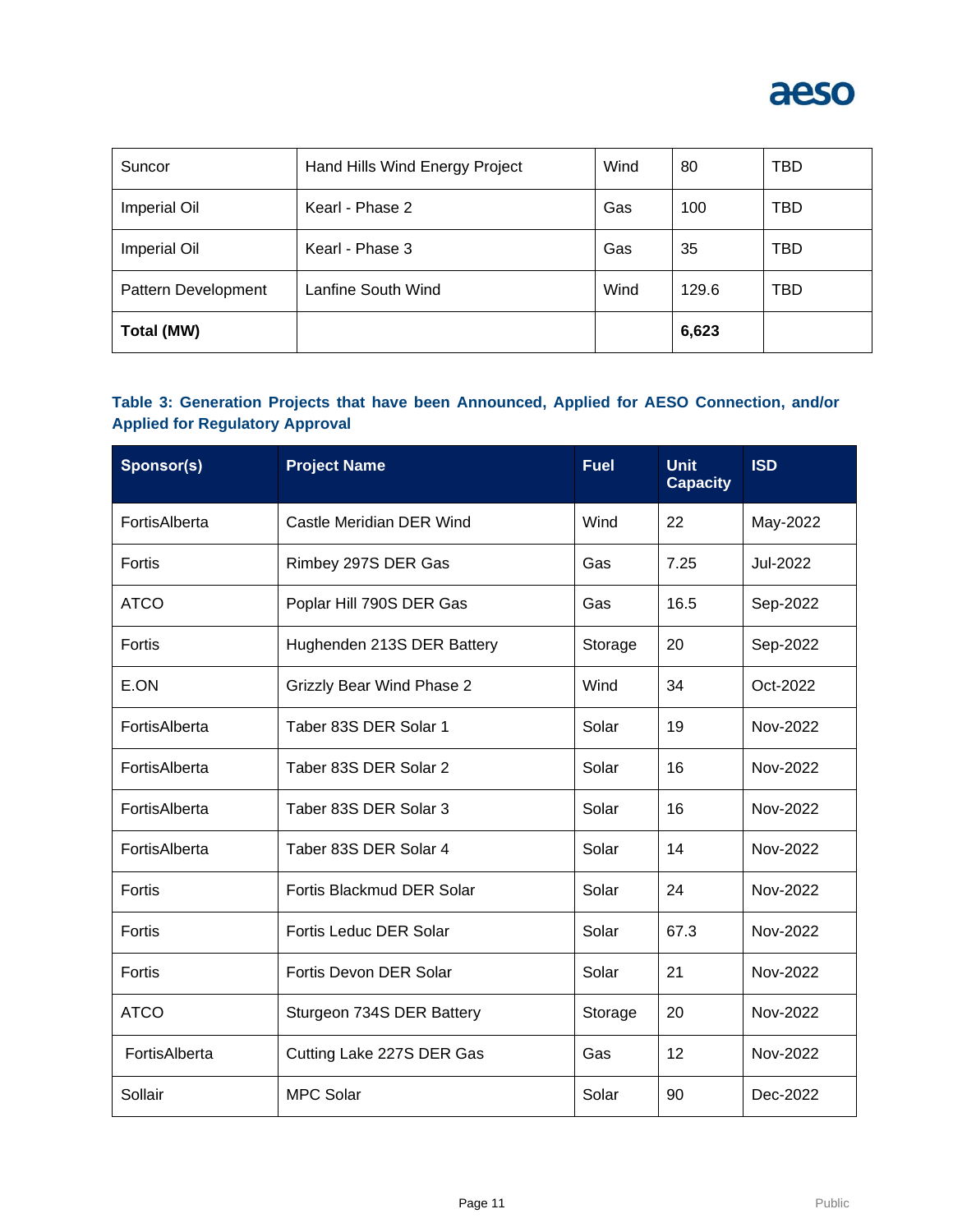

| Greencells                            | <b>Estuary Solar</b>                | Solar | 200  | Dec-2022 |
|---------------------------------------|-------------------------------------|-------|------|----------|
| Claresholm                            | Claresholm Solar                    | Solar | 20   | Dec-2022 |
| <b>ATCO</b>                           | Thornton 2091S DER Gas              | Gas   | 17.1 | Dec-2022 |
| <b>EPC</b>                            | SS-24 DER Solar                     | Solar | 37   | Dec-2022 |
| <b>RESC</b>                           | Aurora MPC Solar                    | Solar | 150  | Dec-2022 |
| Fortis                                | Bullshead 523S DER Solar            | Solar | 22.3 | Jan-2023 |
| Solar Krafte                          | Vauxhall                            | Solar | 150  | Feb-2023 |
| Solar Krafte                          | <b>Brooks</b>                       | Solar | 400  | Feb-2023 |
| Enerfin                               | Winnifred MPC Wind                  | Wind  | 90   | Feb-2023 |
| <b>ENGIE</b>                          | <b>Buffalo Trail North MPC Wind</b> | Wind  | 200  | Mar-2023 |
| <b>Buffalo</b>                        | <b>Buffalo Plains MPC Wind</b>      | Wind  | 500  | Apr-2023 |
| Kiwetinohk                            | Opal MPC Gas                        | Gas   | 101  | May-2023 |
| Pembina                               | Duvernay Cogen                      | Gas   | 46   | Jun-2023 |
| COL                                   | Chinook 181S DER Solar              | Solar | 8.75 | Jun-2023 |
| <b>RESC</b>                           | Forty Mile MPC Wind                 | Wind  | 400  | Jun-2023 |
| <b>RESC</b><br>America<br>Development | RESC Big Sky MPC Solar              | Solar | 120  | Jun-2023 |
| EER                                   | Foothills MPC Solar                 | Solar | 150  | Jun-2023 |
| <b>Capital Power</b>                  | Capital Power Halkirk 2 MPC Wind    | Wind  | 150  | Jul-2023 |
| <b>Capital Power</b>                  | Whitla MPC Solar                    | Solar | 88   | Jul-2023 |
| TransAlta                             | Willow Creek 1 MPC Wind             | Wind  | 70   | Jul-2023 |
| TransAlta                             | Willow Creek 2 MPC Wind             | Wind  | 70   | Jul-2023 |
| Enerfin                               | Winnifred Wind Modification         | Wind  | 38   | Jul-2023 |
| <b>PR</b>                             | Prominence MPC Solar                | Solar | 80   | Jul-2023 |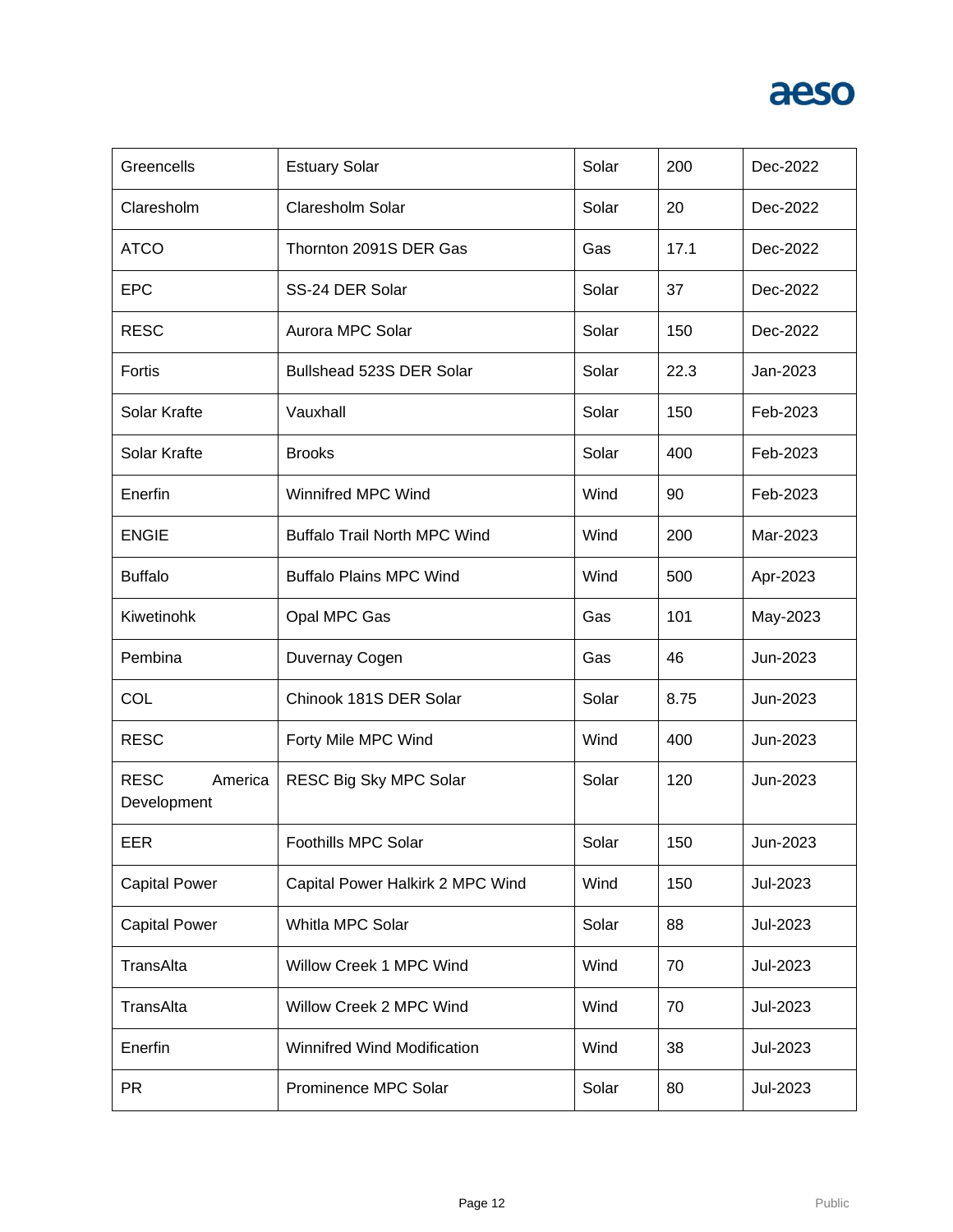

| <b>EDF</b>       | North Slope Solar                | Solar   | 200  | Aug-2023 |
|------------------|----------------------------------|---------|------|----------|
| Georgetown       | <b>MPC Solar</b>                 | Solar   | 230  | Aug-2023 |
| Georgetown       | Georgetown MPC Battery           | Storage | 100  | Aug-2023 |
| EDF              | <b>Bull Trail Wind</b>           | Wind    | 300  | Sep-2023 |
| Sol              | Aurora Solar Battery             | Solar   | 200  | Sep-2023 |
| Sol              | Aurora Solar Battery             | Storage | 100  | Sep-2023 |
| Fortis           | West Brooks 28S DER Solar        | Solar   | 23   | Sep-2023 |
| Clem             | Geo Castle Meridian MPC Solar    | Solar   | 75   | Sep-2023 |
| <b>CP</b>        | Genesee MPC Battery              | Storage | 0    | Sep-2023 |
| Saamis           | Saamis Solar Park                | Solar   | 325  | Sep-2023 |
| <b>ENGIE</b>     | <b>Duchess Solar</b>             | Solar   | 90   | Sep-2023 |
| <b>EDTI</b>      | EDTI Edmonton 3 H2 Plant Cogen   | Gas     | 100  | Sep-2023 |
| Fortis           | Moon Lake DER Solar              | Solar   | 18.4 | Sep-2023 |
| Fortis           | Stony Plain 434S DER Solar       | Solar   | 18.4 | Sep-2023 |
| Fortis           | Buford 538S DER Solar            | Solar   | 18.4 | Sep-2023 |
| Fortis           | Fortis Tilley 498S DER Solar     | Solar   | 23.6 | Sep-2023 |
| Suncor           | Forty Mile Granlea Solar Phase 2 | Solar   | 220  | Nov-2023 |
| <b>ABO</b>       | Fox Meadows MPC Wind             | Wind    | 200  | Dec-2023 |
| Phoenix          | <b>MPC Solar</b>                 | Solar   | 299  | Dec-2023 |
| Enerfin          | Sylvan Lake MPC Solar            | Solar   | 120  | Dec-2023 |
| <b>SPWC</b>      | Willow Ridge Wind                | Wind    | 250  | Dec-2023 |
| <b>SPWC</b>      | <b>Willow Ridge Battery</b>      | Storage | 50   | Dec-2023 |
| Kiwetinohk Primo | Kiwetinohk Homestead MPC Solar   | Solar   | 400  | Dec-2023 |
| Greengate        | Jurassic MPC Solar Battery       | Solar   | 300  | Dec-2023 |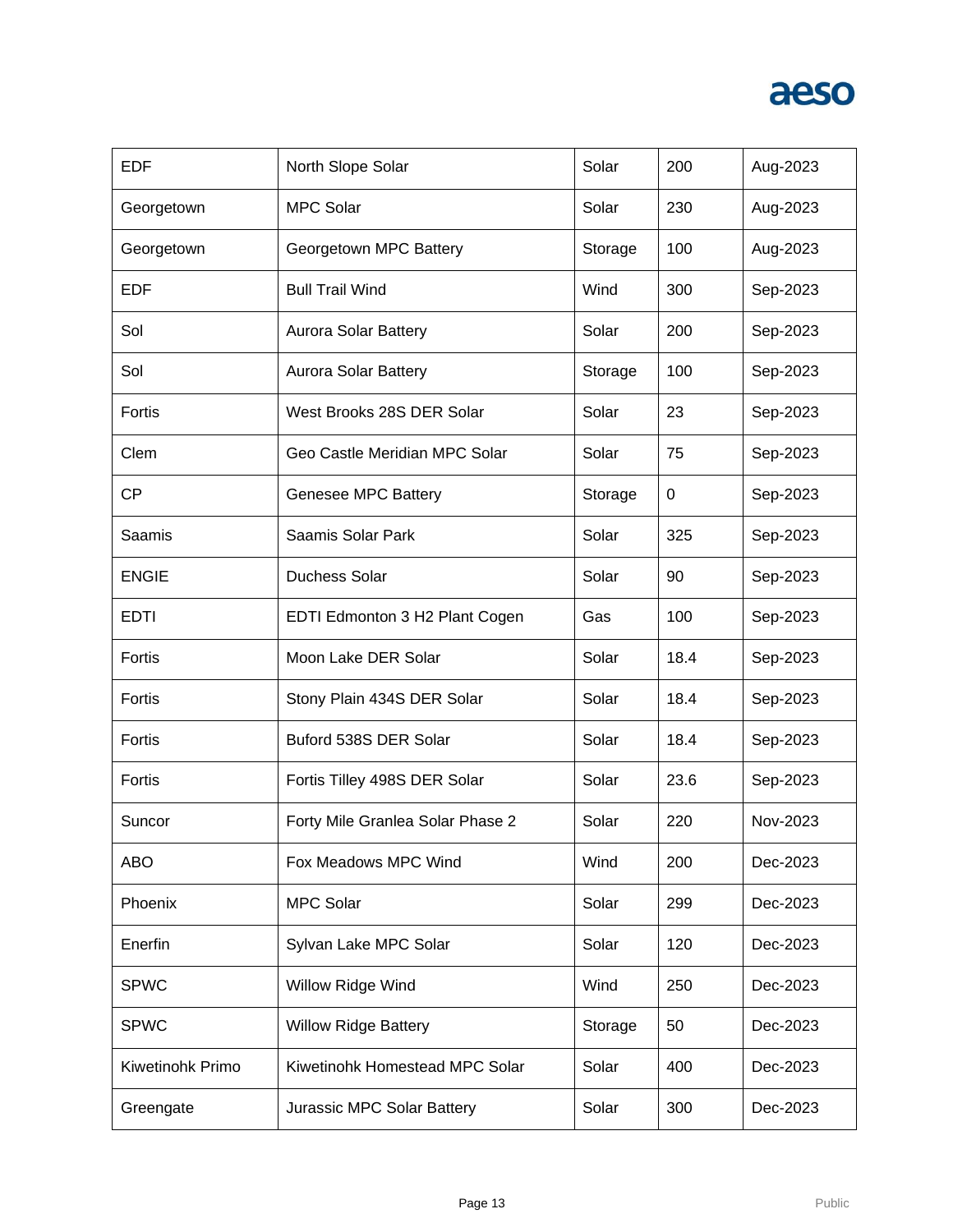| Greengate            | Jurassic MPC Solar Battery           | Storage | 300  | Dec-2023 |
|----------------------|--------------------------------------|---------|------|----------|
| Greengate            | Greengate Midnight MPC Solar Battery | Solar   | 530  | Dec-2023 |
| Greengate            | Greengate Midnight MPC Solar Battery | Storage | 530  | Dec-2023 |
| Greengate            | Greengate Luna MPC Solar Battery     | Solar   | 530  | Dec-2023 |
| Greengate            | Greengate Luna MPC Solar Battery     | Storage | 530  | Dec-2023 |
| <b>HEP Capital</b>   | <b>Alderson Solar</b>                | Solar   | 100  | Jan-2024 |
| Greengate            | Luna 2 MPC Solar Battery             | Solar   | 465  | Mar-2024 |
| Greengate            | Luna 2 MPC Solar Battery             | Storage | 465  | Mar-2024 |
| Pengrowth            | Cold Lake Area Energy Centre         | Gas     | 100  | Apr-2024 |
| Aira                 | <b>MPC Solar</b>                     | Solar   | 450  | Jun-2024 |
| <b>RESC</b>          | Oyen MPC Wind                        | Wind    | 250  | Jun-2024 |
| <b>Capital Power</b> | Aldersyde Solar                      | Solar   | 200  | Jun-2024 |
|                      |                                      |         |      |          |
| TransAlta            | <b>Riplinger MPC Wind</b>            | Wind    | 300  | Jul-2024 |
| Solar Krafte         | Rainier                              | Solar   | 450  | Jul-2024 |
| Ascent               | Sunnynook Solar Battery              | Solar   | 250  | Aug-2024 |
| Ascent               | Sunnynook Solar Battery              | Storage | 100  | Aug-2024 |
| <b>BluEarth</b>      | <b>Bindloss MPC Solar Battery</b>    | Solar   | 100  | Aug-2024 |
| <b>BluEarth</b>      | <b>Bindloss MPC Solar Battery</b>    | Storage | 20   | Aug-2024 |
| Northland            | <b>Buffalo Trail</b>                 | Wind    | 100  | Aug-2024 |
| <b>NGCI</b>          | Ermineskin Cree Nation MPC Solar     | Solar   | 80   | Aug-2024 |
| TransAlta            | <b>Tempest MPC Wind</b>              | Wind    | 100  | Sep-2024 |
| Fortis               | Duchess 339S DER Solar               | Solar   | 19.8 | Dec-2024 |
| Kiwetinohk           | Maskwa MPC Gas                       | Gas     | 450  | Jul-2025 |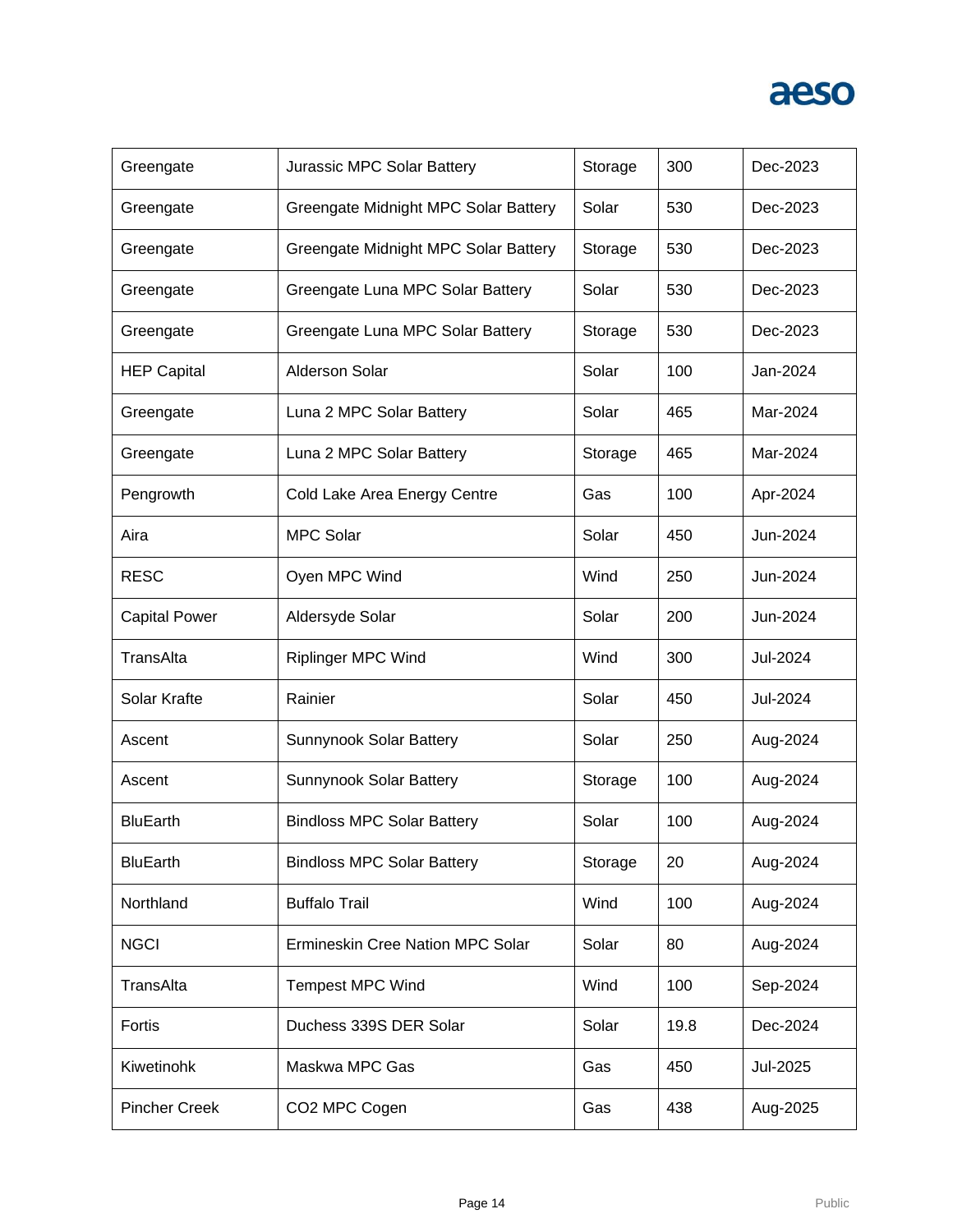

| Kiwetinohk            | Flipi MPC Gas                                      | Gas     | 444  | Aug-2025   |
|-----------------------|----------------------------------------------------|---------|------|------------|
| Federation            | Federation<br>CAE<br>Marguerite<br>Lake<br>Storage | Storage | 320  | Sep-2025   |
| NextEra               | Red Deer Battery Energy Storage                    | Storage | 40   | <b>TBD</b> |
| NextEra               | <b>Ghost Pine Battery ES System</b>                | Storage | 30   | <b>TBD</b> |
| <b>Spirit Pine</b>    | Lone Pine WAGF                                     | Wind    | 173  | <b>TBD</b> |
| Enterprise            | <b>Prosperity WAGF</b>                             | Wind    | 175  | <b>TBD</b> |
| Joss Wind             | Northern Lights                                    | Wind    | 400  | <b>TBD</b> |
| Archer                | Piikani Solar                                      | Solar   | 40   | <b>TBD</b> |
| Altagas               | Glenridge Wind                                     | Wind    | 150  | <b>TBD</b> |
| <b>RealPart</b>       | Calgary Area Solar                                 | Solar   | 150  | <b>TBD</b> |
| <b>ATCO</b>           | Coronation 773S Solar DG                           | Solar   | 10   | <b>TBD</b> |
| Chiniki               | Chiniki Solar                                      | Solar   | 40   | <b>TBD</b> |
| E.ON                  | Four Rivers Wind                                   | Wind    | 450  | <b>TBD</b> |
| <b>EDP Renewables</b> | <b>Blue Bridge Solar</b>                           | Solar   | 150  | <b>TBD</b> |
| Northland             | Bow City MPC Solar                                 | Solar   | 400  | <b>TBD</b> |
| Quill                 | Rocky Mountain Gas                                 | Gas     | 295  | <b>TBD</b> |
| PBC                   | Paul Band Solar                                    | Solar   | 45   | <b>TBD</b> |
| FortisAlberta         | Acheson 305S DER Solar                             | Solar   | 10   | <b>TBD</b> |
| FortisAlberta         | Red Deer 63S DER Solar                             | Solar   | 20   | <b>TBD</b> |
| Suncor                | Meadow Creek Cogen                                 | Gas     | 126  | <b>TBD</b> |
| <b>ENGIE</b>          | <b>Buffalo Trail MPC Wind</b>                      | Wind    | 400  | <b>TBD</b> |
| <b>ATCO</b>           | Bridge Creek 798S DER Gas                          | Gas     | 10   | <b>TBD</b> |
| FortisAlberta         | Burdett 368S DER Solar Battery                     | Solar   | 17.5 | <b>TBD</b> |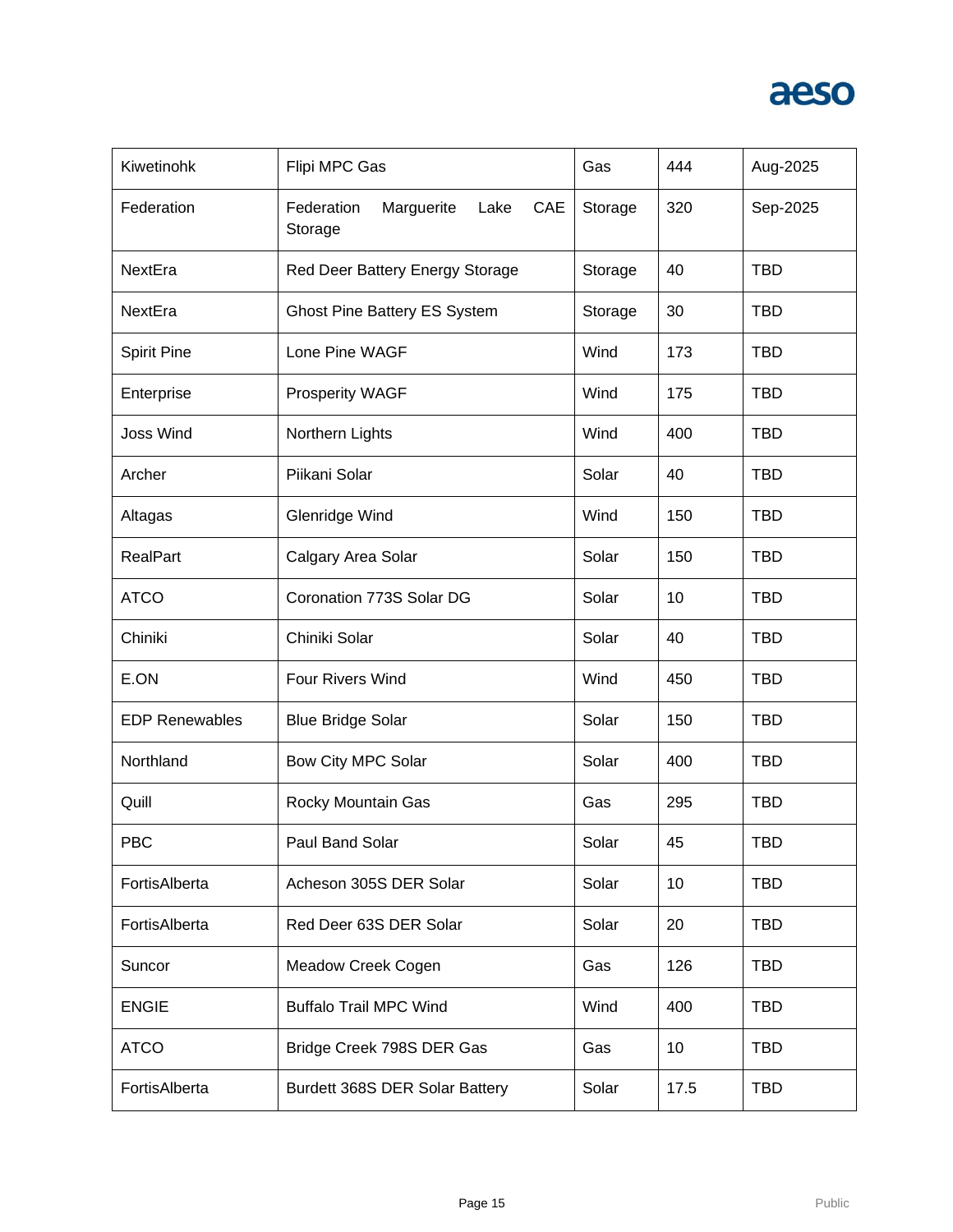

| FortisAlberta          | Burdett 368S DER Solar Battery | Storage | 17.5   | TBD |
|------------------------|--------------------------------|---------|--------|-----|
| Nose Hill              | <b>MPC Wind</b>                | Wind    | 120    | TBD |
| <b>ATCO</b>            | Anderson 801S DER Solar        | Solar   | 13     | TBD |
| <b>ATCO</b>            | Updike 886S DER Gas            | Gas     | 33     | TBD |
| <b>AHP Development</b> | Amisk Hydroelectric Project    | Hydro   | 330    | TBD |
| Total (MW)             |                                |         | 18,435 |     |

#### **Table 4: Generation Projects that have Announced to be Retired/Derated**

| Sponsor(s)            | <b>Project Name</b> | Fuel | <b>Unit</b><br>Capacity* | <b>Date</b> | <b>Status</b> |
|-----------------------|---------------------|------|--------------------------|-------------|---------------|
| <sup>-</sup> ransAlta | Sundance 4          | Gas  | 113                      | Apr 1, 2022 | Retired       |

*\*MC values are announced derate values* 

#### **Federal Coal Compliance Schedule**

In 2012, the federal government approved the *Reduction of Carbon Dioxide Emissions from Coal-fired Generation of Electricity Regulations*. The regulation requires that coal-fired generation units meet a greenhouse gas (GHG) emissions intensity target once it reaches end of life. The AESO has adopted the federal compliance dates as retirement dates to evaluate metrics included in this report. The decision to retire a coal unit could also be impacted by several potential drivers, including the economics of plant operations, contractual agreements, and provincial and federal legislation. Announcements from the government will continue to be assessed as they are released.

#### **Table 5: Federal Coal Compliance Schedule**

| Sponsor(s) | <b>Project Name</b>   | <b>Fuel</b>  | <b>Unit Capacity</b> | In Service<br><b>Date</b> | <b>Federal Compliance</b><br>Date <sup>1</sup> |
|------------|-----------------------|--------------|----------------------|---------------------------|------------------------------------------------|
| Heartland  | <b>Battle River 4</b> | Dual<br>Fuel | 155                  | 1975                      | Dec-2025                                       |

<sup>&</sup>lt;sup>1</sup> Federal Compliance Dates are based upon the applicable provisions of the Reduction of Carbon Dioxide Emissions from Coal-fired Generation of Electricity Regulations, as set forth in the Canada Gazette Vol. 146, No.19.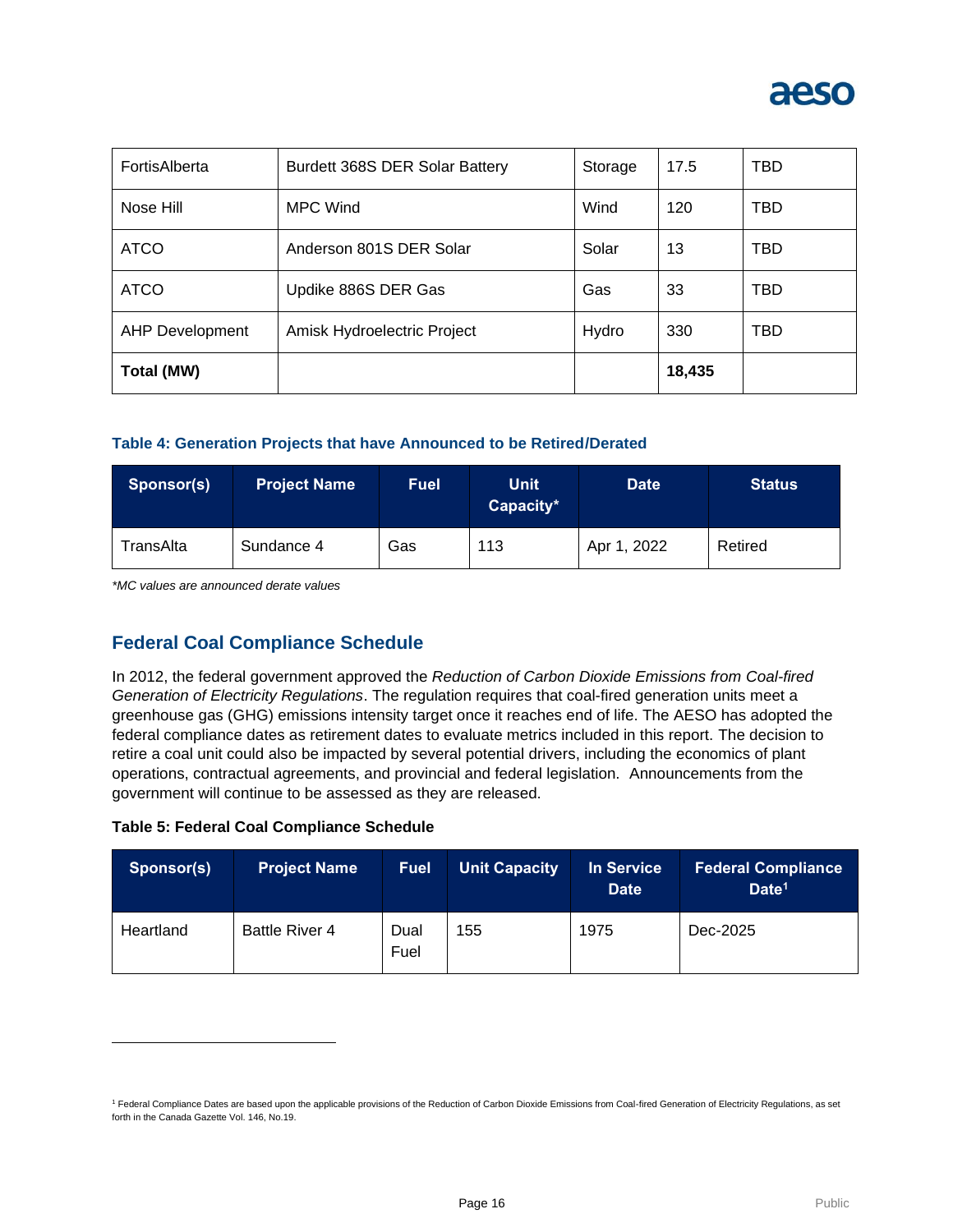# **Long Term Adequacy Report**

February 2022

### **Reserve Margin Metric**

The Reserve Margin Metric, shown in Figure 1, presents a comparison of generation supply and demand in Alberta. It is a calculation of the firm generation capacity at the time of system peak that is in excess of the system annual peak demand, expressed as a percentage of the system peak. Information on the annual peak demand within the reserve margin can be found on the AESO's [Forecasting](https://www.aeso.ca/grid/forecasting) web page. Firm generation is defined as installed and future generation capacity, adjusting for seasonal hydro capacity and behind-the-fence demand and generation, and excludes wind and solar capacity. Three forecast reserve margins are presented, each with different future supply additions. The supply additions correspond to the stage of the generation projects in the New Generation Projects and Retirements Metric. The metric is graphed with and without intertie capacity in one reserve margin since full import capability may not always be available at the time of system peak demand.



#### **Figure 1: Alberta Interconnected Electric System (AIES) Reserve Margin, 2012 – 2026**

**Enter Football Page 17** Public Public Public Public Public Public Public Public Public Public Public Public Public Public Public Public Public Public Public Public Public Public Public Public Public Public Public Public P

**Alberta Electric System Operator** 

Calgary Place, 2500, 330-5th Avenue SW Calgary, AB T2P 0L4

C Phone: 403-539-2450 | Fax: 403-539-2949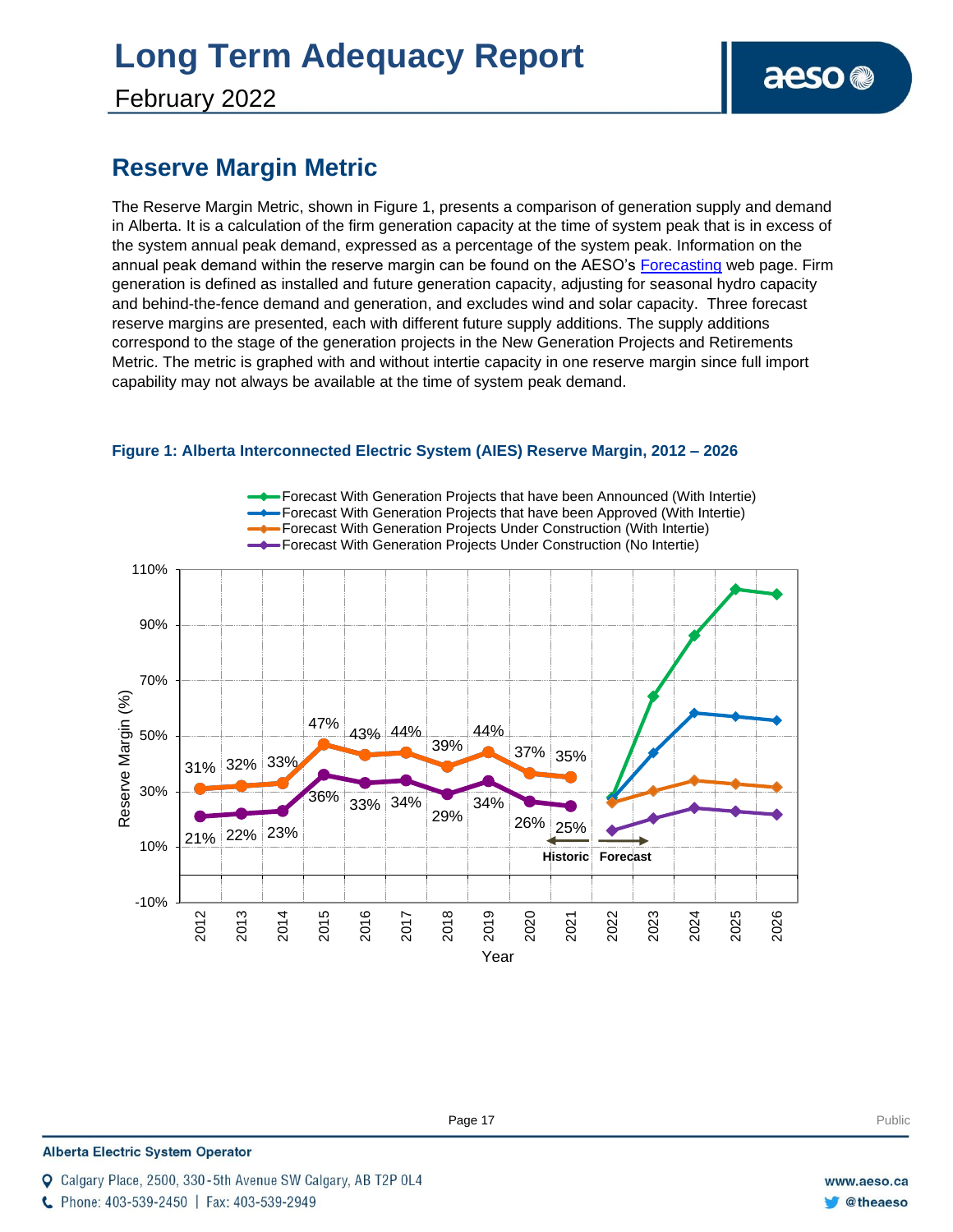

### **Supply Cushion Metric**

The Supply Cushion Metric provides visibility of the Alberta Internal Load's ability to meet peak demand daily. The supply cushion is the difference between the daily available firm supply minus daily peak demand. Only existing generation and generation under construction are used within the metric. The supply cushion refines the reserve margin calculation by using daily peak rather than annual and incorporates planned outages. Figure 2 presents the estimated daily supply cushion for the next two years. Figure 3 presents daily peak demand and firm supply by fuel type, as well as interties, wind and solar which are not included in the supply cushion calculation due to the intermittent or uncertain nature of the supply. When the supply cushion is negative in Figure 2, there is an increased level of reliance on interties and wind, as indicated in Figure 3.



**Figure 2: Alberta Internal Load (AIL) Daily Supply Cushion, February 1, 2022 to January 31, 2024**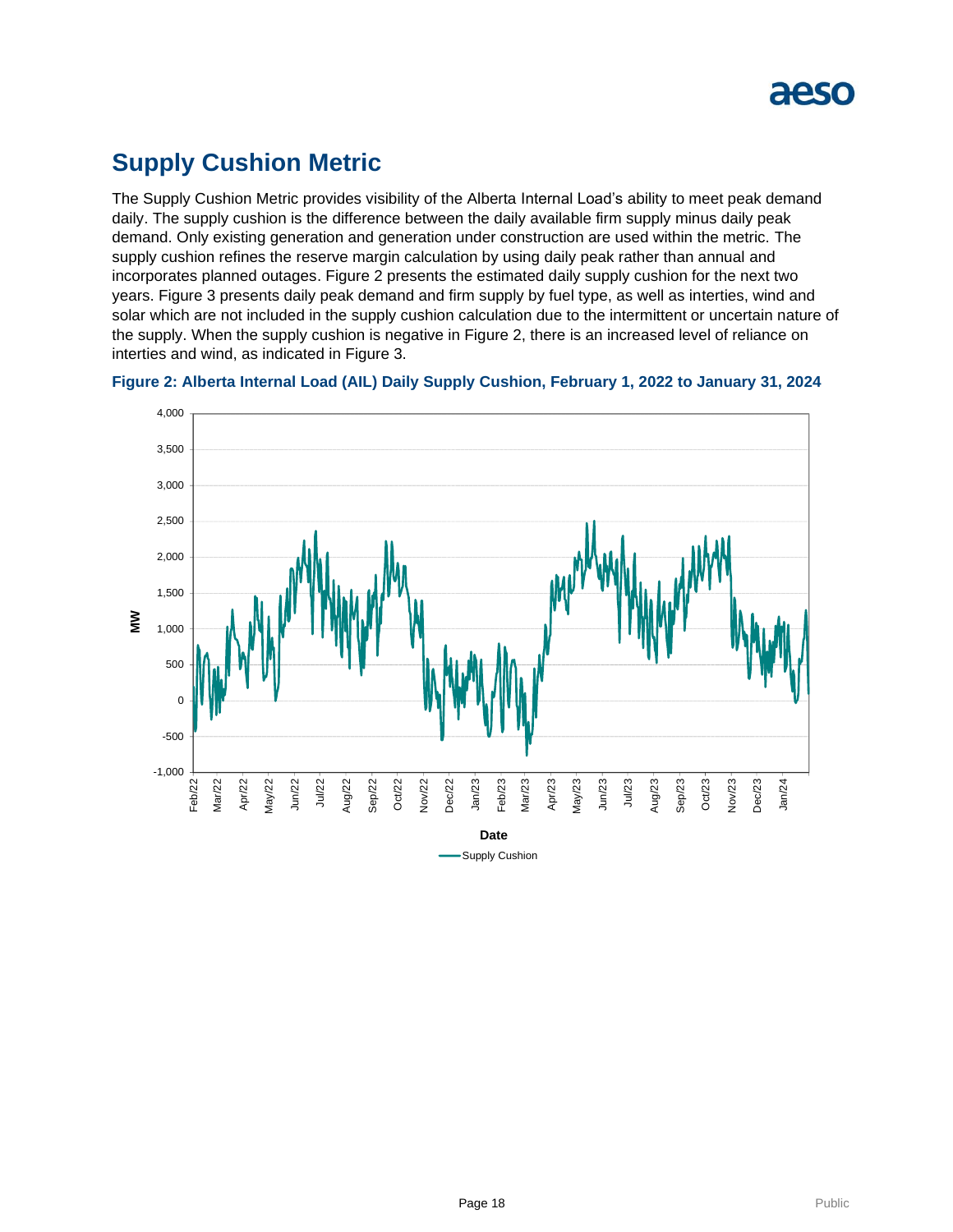



**Figure 3: Alberta Internal Load (AIL) Daily Peak Demand and Available Supply, February 1, 2022 to January 31, 2024**

Outage information as of Jan 21st 2022